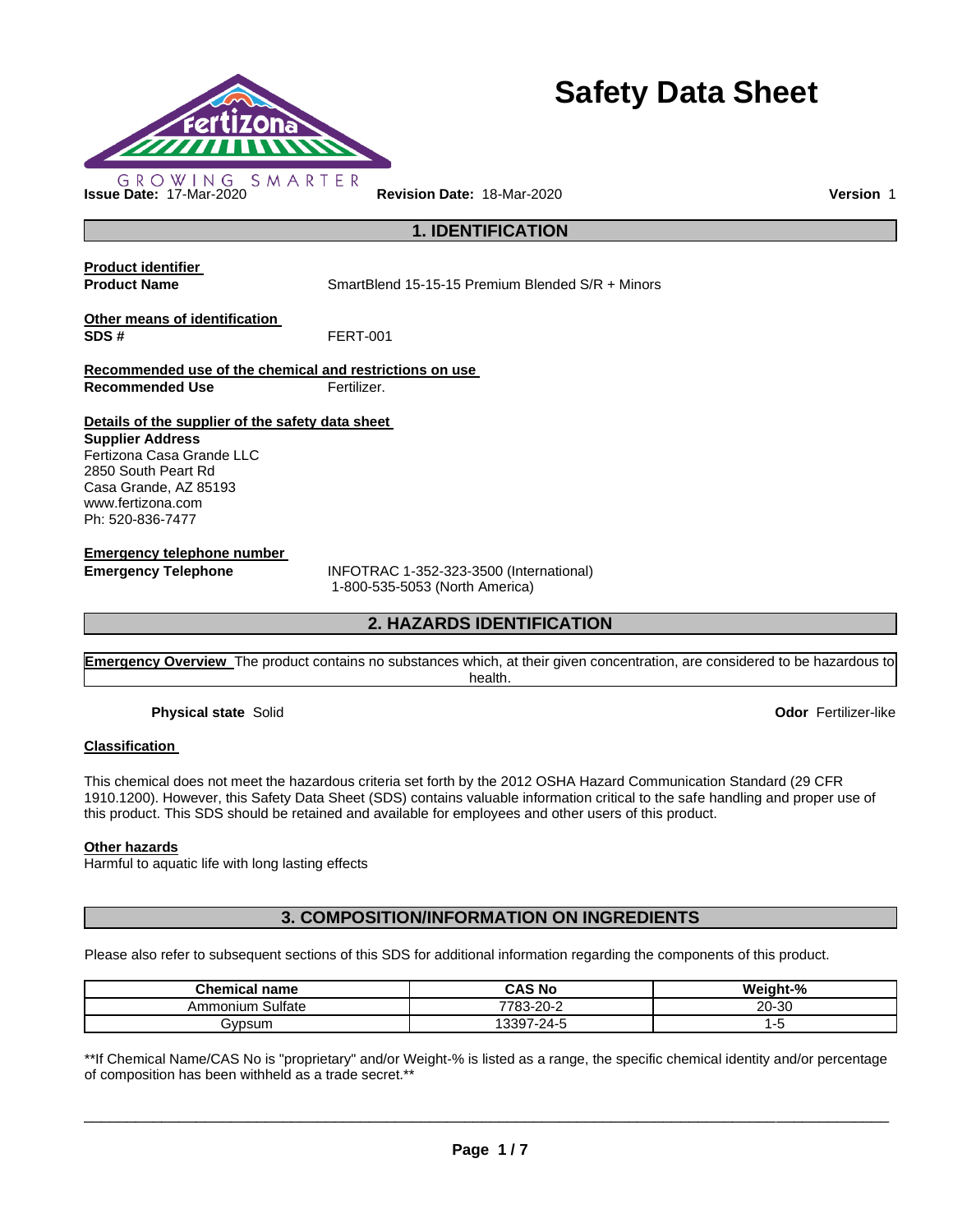## \_\_\_\_\_\_\_\_\_\_\_\_\_\_\_\_\_\_\_\_\_\_\_\_\_\_\_\_\_\_\_\_\_\_\_\_\_\_\_\_\_\_\_\_\_\_\_\_\_\_\_\_\_\_\_\_\_\_\_\_\_\_\_\_\_\_\_\_\_\_\_\_\_\_\_\_\_\_\_\_\_\_\_\_\_\_\_\_\_\_\_\_\_ **4. FIRST AID MEASURES**

## **Description of first aid measures**

| <b>General Advice</b>                                       | Provide this SDS to medical personnel for treatment.                                                                                                                                          |
|-------------------------------------------------------------|-----------------------------------------------------------------------------------------------------------------------------------------------------------------------------------------------|
| <b>Eye Contact</b>                                          | Rinse cautiously with water for several minutes. Remove contact lenses, if present and<br>easy to do. Continue rinsing. If eye irritation persists: Get medical advice/attention.             |
| <b>Skin Contact</b>                                         | Wash with plenty of water. Take off contaminated clothing. Wash contaminated clothing<br>before reuse. If skin irritation persists, call a physician.                                         |
| <b>Inhalation</b>                                           | Remove exposed individual(s) to fresh air for 20 minutes. Consult a physician/poison center<br>if individual's condition declines or if symptoms persist.                                     |
| Ingestion                                                   | Rinse mouth. Do NOT induce vomiting. Drink 1 or 2 glasses of water. Never give anything<br>by mouth to an unconscious person. Call a poison center or doctor/physician if you feel<br>unwell. |
| Most important symptoms and effects, both acute and delayed |                                                                                                                                                                                               |
| <b>Symptoms</b>                                             | May cause eye and skin irritation.                                                                                                                                                            |
|                                                             | Indication of any immediate medical attention and special treatment needed                                                                                                                    |
| <b>Notes to Physician</b>                                   | Treat symptomatically.                                                                                                                                                                        |

# **5. FIRE-FIGHTING MEASURES**

## **Suitable Extinguishing Media**

Use extinguishing measures that are appropriate to local circumstances and the surrounding environment.

## **Unsuitable Extinguishing Media** Not determined.

#### **Specific Hazards Arising from the Chemical**

Product is not flammable.

## **Protective equipment and precautions for firefighters**

As in any fire, wear self-contained breathing apparatus pressure-demand, MSHA/NIOSH (approved or equivalent) and full protective gear.

# **6. ACCIDENTAL RELEASE MEASURES**

### **Personal precautions, protective equipment and emergency procedures**

| <b>Personal Precautions</b>                          | Wear protective clothing as described in Section 8 of this safety data sheet. Ventilate area<br>of leak or spill.                                         |
|------------------------------------------------------|-----------------------------------------------------------------------------------------------------------------------------------------------------------|
| <b>Environmental precautions</b>                     |                                                                                                                                                           |
| <b>Environmental precautions</b>                     | Do not allow into any sewer, on the ground or into any body of water. See Section 12 for<br>additional Ecological Information.                            |
| Methods and material for containment and cleaning up |                                                                                                                                                           |
| <b>Methods for Containment</b>                       | Prevent further leakage or spillage if safe to do so.                                                                                                     |
| <b>Methods for Clean-Up</b>                          | Avoid creating dust. Reclaim where possible. Sweep up and shovel into suitable containers<br>for disposal. For waste disposal, see section 13 of the SDS. |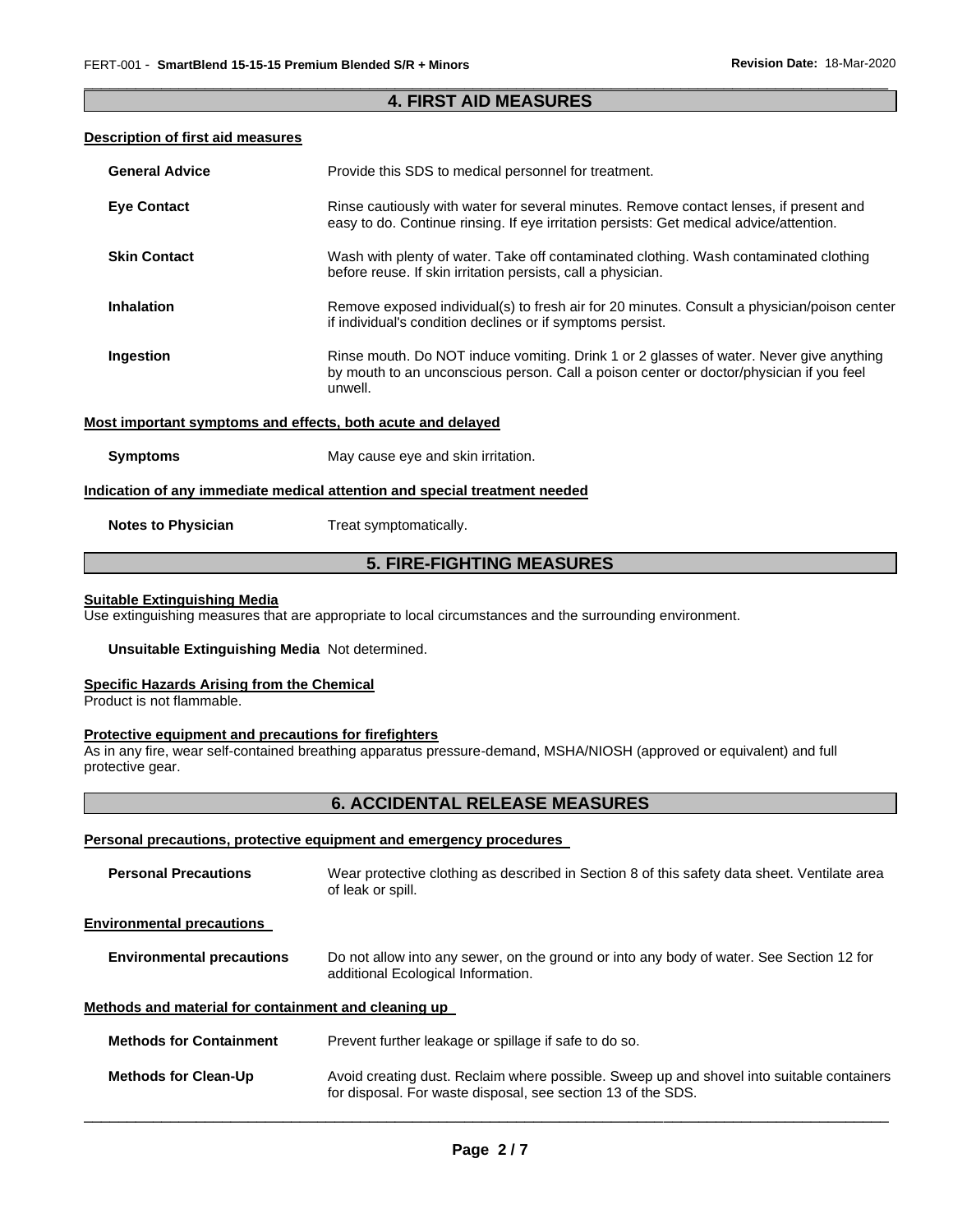## \_\_\_\_\_\_\_\_\_\_\_\_\_\_\_\_\_\_\_\_\_\_\_\_\_\_\_\_\_\_\_\_\_\_\_\_\_\_\_\_\_\_\_\_\_\_\_\_\_\_\_\_\_\_\_\_\_\_\_\_\_\_\_\_\_\_\_\_\_\_\_\_\_\_\_\_\_\_\_\_\_\_\_\_\_\_\_\_\_\_\_\_\_ **7. HANDLING AND STORAGE**

# **Precautions for safe handling**

| <b>Advice on Safe Handling</b>                               | Avoid generation of dust. Wear eye/face protection. Wear protective gloves/protective<br>clothing. Do not eat, drink or smoke when using this product. Use personal protection<br>recommended in Section 8. Wash face, hands and any exposed skin thoroughly after<br>handling. Avoid breathing dusts. Use only in well ventilated areas. Observe precautions<br>found on the label. |  |
|--------------------------------------------------------------|--------------------------------------------------------------------------------------------------------------------------------------------------------------------------------------------------------------------------------------------------------------------------------------------------------------------------------------------------------------------------------------|--|
| Conditions for safe storage, including any incompatibilities |                                                                                                                                                                                                                                                                                                                                                                                      |  |

#### **Storage Conditions Keep containers tightly closed in a dry, cool and well-ventilated place.**

**Incompatible Materials Strong oxidizing agents. Strong acids. Strong bases.** 

# **8. EXPOSURE CONTROLS/PERSONAL PROTECTION**

#### **Exposure Guidelines**

| <b>Chemical name</b> | <b>ACGIH TLV</b>          | <b>OSHA PEL</b>                                                                       | <b>NIOSH IDLH</b>          |
|----------------------|---------------------------|---------------------------------------------------------------------------------------|----------------------------|
| Gypsum               | TWA: 10 $mg/m3$ inhalable | TWA: $15 \text{ mg/m}^3$ total dust                                                   | TWA: 10 $mq/m3$ total dust |
| 13397-24-5           | particulate matter        | TWA: 5 mg/m <sup>3</sup> respirable fraction TWA: 5 mg/m <sup>3</sup> respirable dust |                            |
|                      |                           | (vacated) TWA: $15 \text{ mg/m}^3$ total                                              |                            |
|                      |                           | dust                                                                                  |                            |
|                      |                           | (vacated) TWA: $5 \text{ mg/m}^3$                                                     |                            |
|                      |                           | respirable fraction                                                                   |                            |

## **Appropriate engineering controls**

| <b>Engineering Controls</b>     | Apply technical measures to comply with the occupational exposure limits. Make<br>emergency eyewash stations, safety/quick-drench showers, and washing facilities available<br>in work area. Ensure adequate ventilation, especially in confined areas.                                                              |
|---------------------------------|----------------------------------------------------------------------------------------------------------------------------------------------------------------------------------------------------------------------------------------------------------------------------------------------------------------------|
|                                 | Individual protection measures, such as personal protective equipment                                                                                                                                                                                                                                                |
| <b>Eye/Face Protection</b>      | Safety glasses as a minimum for protection. Refer to 29 CFR 1910.133 for eye and face<br>protection regulations.                                                                                                                                                                                                     |
| <b>Skin and Body Protection</b> | Wear protective gloves and protective clothing. Refer to 29 CFR 1910.138 for appropriate<br>skin and body protection.                                                                                                                                                                                                |
| <b>Respiratory Protection</b>   | If necessary, wear a MSHA/NIOSH-approved respirator. Refer to 29 CFR 1910.134 for<br>respiratory protection requirements.                                                                                                                                                                                            |
|                                 | General Hygiene Considerations Avoid contact with skin, eyes and clothing. After handling this product, wash hands before<br>eating, drinking, or smoking. If contact occurs, remove contaminated clothing. If needed,<br>take first aid action shown on section 4 of this SDS. Launder contaminated clothing before |

# **9. PHYSICAL AND CHEMICAL PROPERTIES**

### **Information on basic physical and chemical properties**

reuse.

| <b>Physical state</b><br>Appearance<br>Color | Solid<br>Not determined<br>Not determined | Odor<br><b>Odor Threshold</b> | Fertilizer-like<br>Not determined |
|----------------------------------------------|-------------------------------------------|-------------------------------|-----------------------------------|
| <b>Property</b>                              | Values                                    | Remarks • Method              |                                   |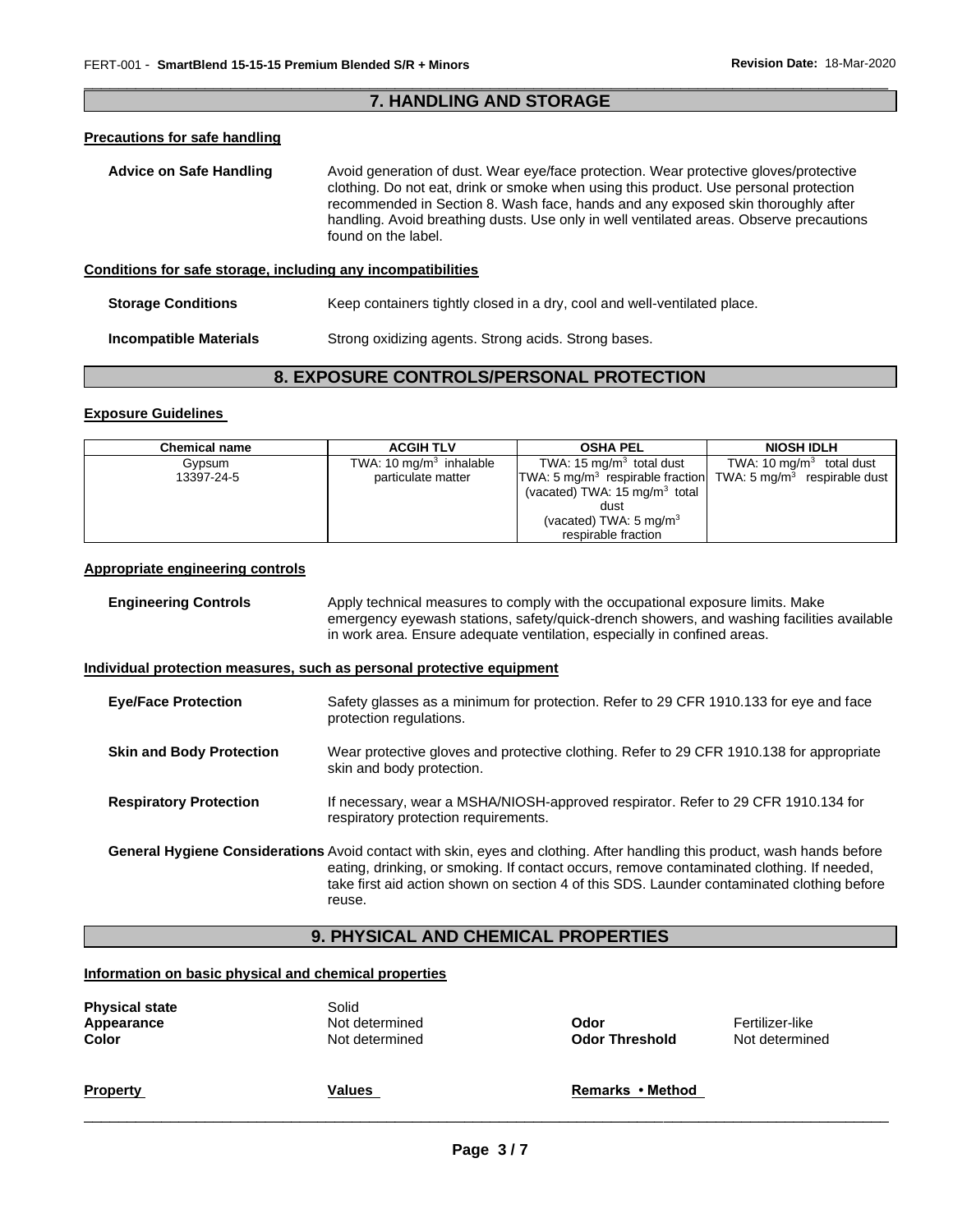| рH                                        | Not determined   |
|-------------------------------------------|------------------|
| Melting point / freezing point            | Not determined   |
| Boiling point / boiling range             | Not determined   |
| <b>Flash point</b>                        | Not determined   |
| <b>Evaporation Rate</b>                   | Not determined   |
| <b>Flammability (Solid, Gas)</b>          | Not determined   |
| <b>Flammability Limit in Air</b>          |                  |
| Upper flammability or explosive<br>limits | Not determined   |
| Lower flammability or explosive<br>limits | Not determined   |
| <b>Vapor Pressure</b>                     | Not determined   |
| <b>Vapor Density</b>                      | Not determined   |
| <b>Relative Density</b>                   | Not determined   |
| <b>Water Solubility</b>                   | Soluble in water |
| Solubility in other solvents              | Not determined   |
| <b>Partition Coefficient</b>              | Not determined   |
| <b>Autoignition temperature</b>           | Not determined   |
| <b>Decomposition temperature</b>          | Not determined   |
| Kinematic viscosity                       | Not determined   |
| <b>Dynamic Viscosity</b>                  | Not determined   |
| <b>Explosive Properties</b>               | Not determined   |
| <b>Oxidizing Properties</b>               | Not determined   |
|                                           |                  |

# **10. STABILITY AND REACTIVITY**

#### **Reactivity**

Not reactive under normal conditions.

#### **Chemical stability**

Stable under recommended storage conditions.

#### **Possibility of hazardous reactions**

None under normal processing.

#### **Conditions to Avoid**

Keep out of reach of children. Avoid generation of dust.

#### **Incompatible materials**

Strong oxidizing agents. Strong acids. Strong bases.

## **Hazardous decomposition products**

None known based on information supplied.

# **11. TOXICOLOGICAL INFORMATION**

## **Information on likely routes of exposure**

## **Product Information**

| <b>Eye Contact</b> | May cause mechanical eye irritation.       |
|--------------------|--------------------------------------------|
| Clin Cantont       | Drolonged contact mou couse redness and in |

- **Skin Contact Prolonged contact may cause redness and irritation.**
- **Inhalation May cause irritation if inhaled.**
- **Ingestion May cause discomfort if swallowed.**

# **Component Information**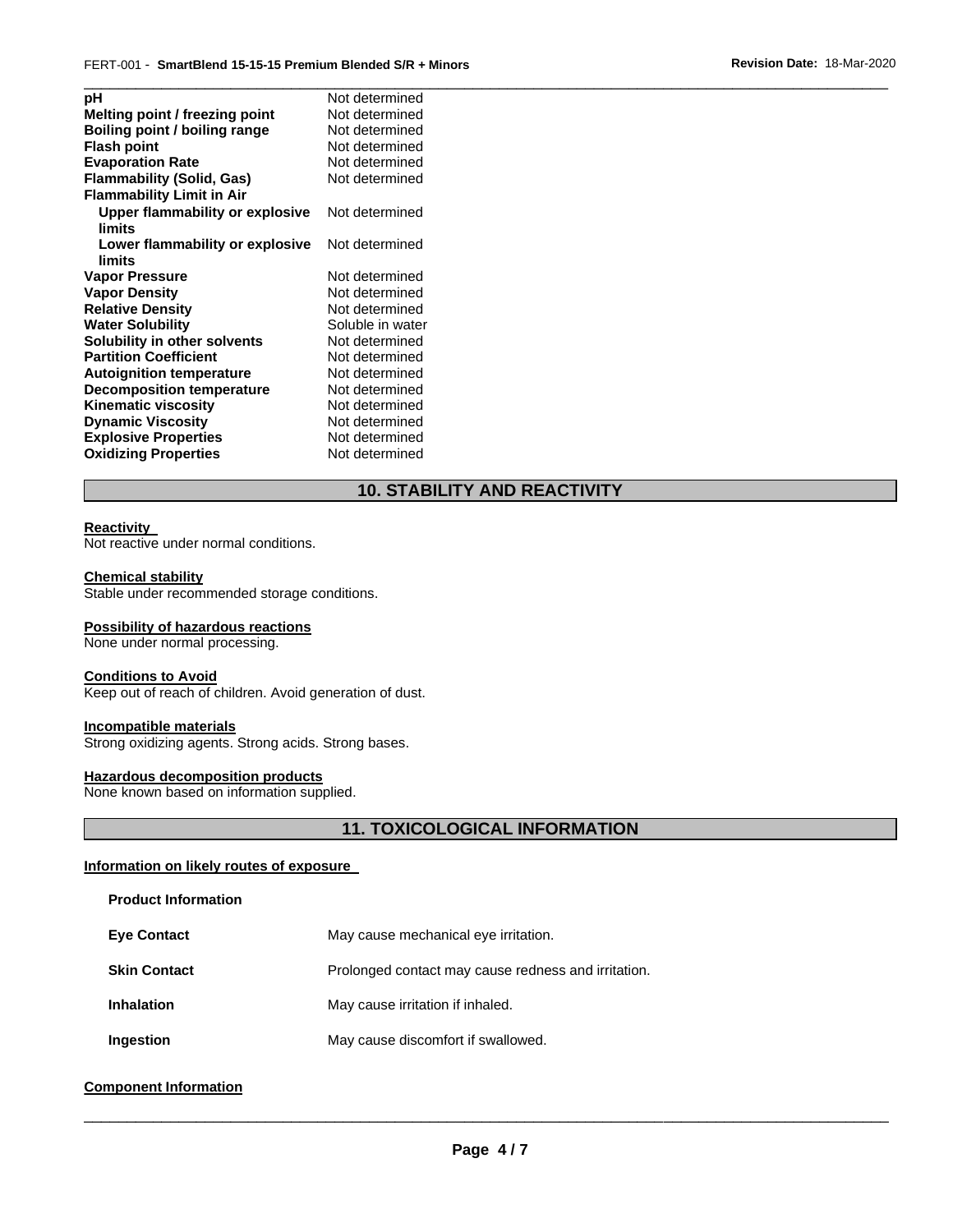| <b>Chemical name</b>                 | Oral LD50            | <b>Dermal LD50</b>      | <b>Inhalation LC50</b> |
|--------------------------------------|----------------------|-------------------------|------------------------|
| Potassium Sulfate<br>7778-80-5       | $= 6600$ mg/kg (Rat) | -                       |                        |
| Mono-ammonium Phosphate<br>7722-76-1 | $= 5750$ mg/kg (Rat) | $>$ 7940 mg/kg (Rabbit) |                        |
| Urea<br>$57-13-6$                    | $= 8471$ mg/kg (Rat) | -                       |                        |
| Ammonium Sulfate<br>7783-20-2        | $= 2840$ mg/kg (Rat) | $>$ 2000 mg/kg (Rat)    | $\blacksquare$         |

\_\_\_\_\_\_\_\_\_\_\_\_\_\_\_\_\_\_\_\_\_\_\_\_\_\_\_\_\_\_\_\_\_\_\_\_\_\_\_\_\_\_\_\_\_\_\_\_\_\_\_\_\_\_\_\_\_\_\_\_\_\_\_\_\_\_\_\_\_\_\_\_\_\_\_\_\_\_\_\_\_\_\_\_\_\_\_\_\_\_\_\_\_

#### **Symptoms related to the physical, chemical and toxicological characteristics**

**Symptoms** Please see section 4 of this SDS for symptoms.

#### **Delayed and immediate effects as well as chronic effects from short and long-term exposure**

**Carcinogenicity** Based on the information provided, this product does not contain any carcinogens or potential carcinogens as listed by OSHA, IARC or NTP.

#### **Numerical measures of toxicity**

**The following values are calculated based on chapter 3.1 of the GHS document** . **Oral LD50** 6,387.40 mg/kg

# **12. ECOLOGICAL INFORMATION**

#### **Ecotoxicity**

Harmful to aquatic life with long lasting effects.

#### **Component Information**

| <b>Chemical name</b>           | Algae/aguatic plants                            | <b>Fish</b>                                                | <b>Crustacea</b>                     |
|--------------------------------|-------------------------------------------------|------------------------------------------------------------|--------------------------------------|
| Potassium Sulfate<br>7778-80-5 | 2900: 72 h Desmodesmus<br>subspicatus mg/L EC50 | 653: 96 h Lepomis macrochirus<br>mg/L LC50 510 - 880: 96 h | 890: 48 h Daphnia magna mg/L<br>EC50 |
|                                |                                                 | Pimephales promelas mg/L LC50                              |                                      |
|                                |                                                 | static 3550: 96 h Lepomis                                  |                                      |
|                                |                                                 | macrochirus mg/L LC50 static                               |                                      |
| Mono-ammonium Phosphate        |                                                 | 85.9: 96 h Oncorhynchus mykiss                             |                                      |
| 7722-76-1                      |                                                 | mg/L LC50 static                                           |                                      |
| Urea                           |                                                 | 16200 - 18300: 96 h Poecilia                               | 10000: 24 h Daphnia magna Straus     |
| $57-13-6$                      |                                                 | reticulata mg/L LC50                                       | mg/L EC50 3910: 48 h Daphnia         |
|                                |                                                 |                                                            | magna mg/L EC50 Static               |
| Ammonium Sulfate               |                                                 | 250: 96 h Brachydanio rerio mg/L                           | 14: 48 h Daphnia magna mg/L LC50     |
| 7783-20-2                      |                                                 | LC50 32.2 - 41.9: 96 h                                     | 423: 24 h Daphnia magna mg/L         |
|                                |                                                 | Oncorhynchus mykiss mg/L LC50                              | EC50                                 |
|                                |                                                 | flow-through 18: 96 h Cyprinus                             |                                      |
|                                |                                                 | carpio mg/L LC50 123 - 128: 96 h                           |                                      |
|                                |                                                 | Poecilia reticulata mg/L LC50 semi-                        |                                      |
|                                |                                                 | static 460 - 1000: 96 h Leuciscus                          |                                      |
|                                |                                                 | idus mg/L LC50 static 420: 96 h                            |                                      |
|                                |                                                 | Brachydanio rerio mg/L LC50 semi-                          |                                      |
|                                |                                                 | static 480: 96 h Brachydanio rerio                         |                                      |
|                                |                                                 | mg/L LC50 flow-through 126: 96 h                           |                                      |
|                                |                                                 | Poecilia reticulata mg/L LC50 5.2 -                        |                                      |
|                                |                                                 | 8.2: 96 h Oncorhynchus mykiss                              |                                      |
|                                |                                                 | mg/L LC50 static 100: 96 h                                 |                                      |
|                                |                                                 | Pimephales promelas mg/L LC50                              |                                      |

#### **Persistence/Degradability**

Not determined.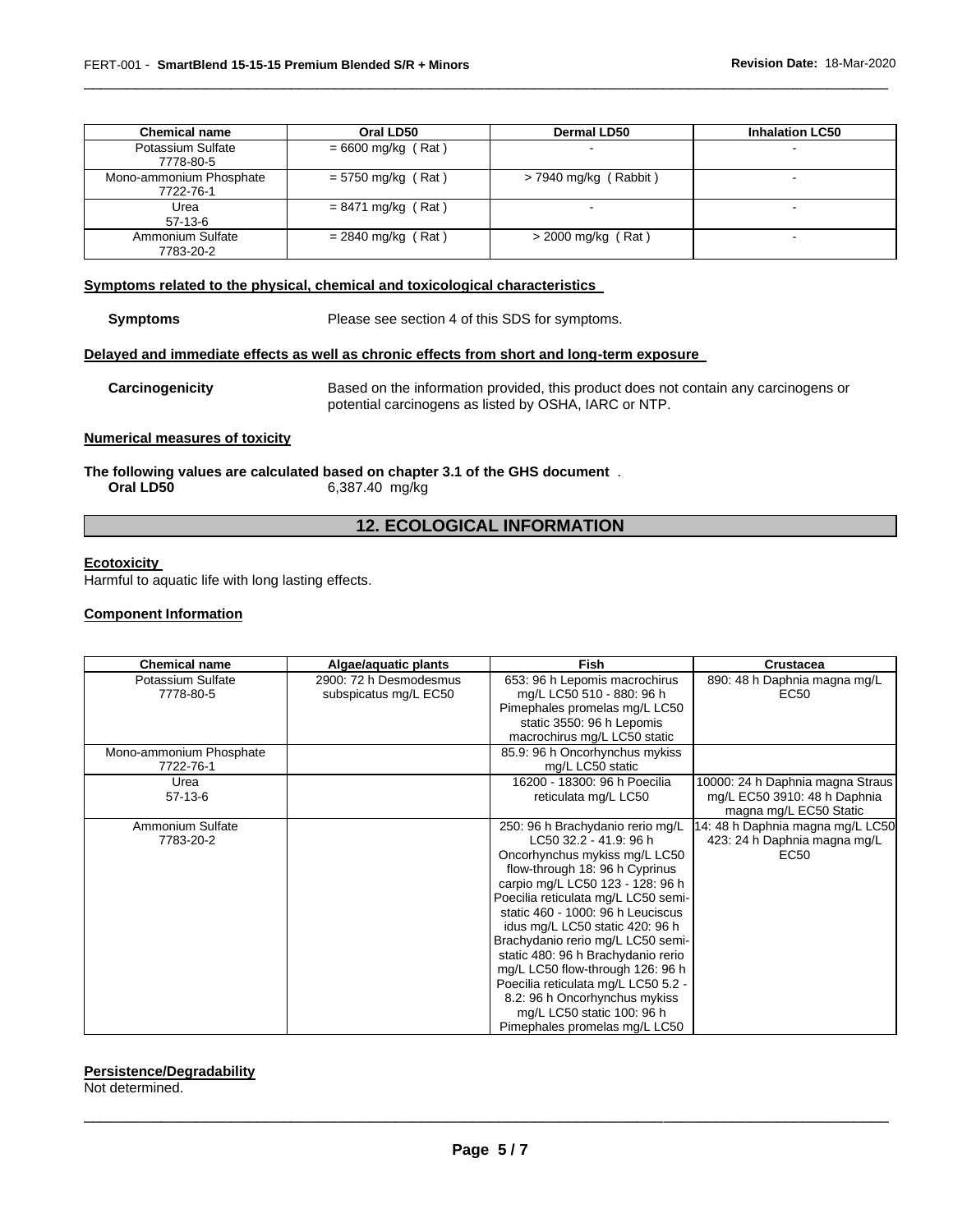#### **Bioaccumulation**

There is no data for this product.

#### **Mobility**

| <b>Chemical name</b> | <b>Partition coefficient</b> |
|----------------------|------------------------------|
| Ammonium Sulfate     | ∽<br>−∪. .                   |
| 7783-20-2<br>$\sim$  |                              |

\_\_\_\_\_\_\_\_\_\_\_\_\_\_\_\_\_\_\_\_\_\_\_\_\_\_\_\_\_\_\_\_\_\_\_\_\_\_\_\_\_\_\_\_\_\_\_\_\_\_\_\_\_\_\_\_\_\_\_\_\_\_\_\_\_\_\_\_\_\_\_\_\_\_\_\_\_\_\_\_\_\_\_\_\_\_\_\_\_\_\_\_\_

#### **Other Adverse Effects**

Not determined

| <b>13. DISPOSAL CONSIDERATIONS</b> |                                                                                                                                |  |  |  |
|------------------------------------|--------------------------------------------------------------------------------------------------------------------------------|--|--|--|
| <b>Waste Treatment Methods</b>     |                                                                                                                                |  |  |  |
| <b>Disposal of Wastes</b>          | Disposal should be in accordance with applicable regional, national and local laws and<br>regulations.                         |  |  |  |
| <b>Contaminated Packaging</b>      | Disposal should be in accordance with applicable regional, national and local laws and<br>regulations.                         |  |  |  |
|                                    | <b>14. TRANSPORT INFORMATION</b>                                                                                               |  |  |  |
| <b>Note</b>                        | Please see current shipping paper for most up to date shipping information, including<br>exemptions and special circumstances. |  |  |  |
| <u>DOT</u>                         | Not regulated                                                                                                                  |  |  |  |
| IATA                               | Not regulated                                                                                                                  |  |  |  |
| <b>IMDG</b>                        | Not regulated                                                                                                                  |  |  |  |

# **15. REGULATORY INFORMATION**

#### **International Inventories**

| <b>Chemical name</b>    |                   | <b>TSCA TSCA Inventory DSL/NDSL EINECS/ELI</b><br><b>Status</b> | <b>NCS</b> | <b>ENCS</b> | <b>IECSC</b> | <b>KECL</b> | <b>PICCS</b> | <b>AICS</b> |
|-------------------------|-------------------|-----------------------------------------------------------------|------------|-------------|--------------|-------------|--------------|-------------|
| Potassium Sulfate       | $\sim$            | <b>ACTIVE</b>                                                   |            |             |              |             |              |             |
| Mono-ammonium Phosphate |                   | <b>ACTIVE</b>                                                   |            |             |              |             |              |             |
| Urea                    | ⌒                 | <b>ACTIVE</b>                                                   |            |             |              |             |              |             |
| Ammonium Sulfate        | ⌒                 | <b>ACTIVE</b>                                                   |            |             |              |             |              |             |
| Iron saccharate         |                   |                                                                 |            |             |              |             |              |             |
| Gypsum                  | $\checkmark$<br>⌒ |                                                                 |            |             |              |             |              |             |

**Legend:** 

*TSCA - United States Toxic Substances Control Act Section 8(b) Inventory* 

*DSL/NDSL - Canadian Domestic Substances List/Non-Domestic Substances List* 

*EINECS/ELINCS - European Inventory of Existing Chemical Substances/European List of Notified Chemical Substances* 

*ENCS - Japan Existing and New Chemical Substances* 

*IECSC - China Inventory of Existing Chemical Substances* 

*KECL - Korean Existing and Evaluated Chemical Substances* 

*PICCS - Philippines Inventory of Chemicals and Chemical Substances* 

*AICS - Australian Inventory of Chemical Substances* 

## **US Federal Regulations**